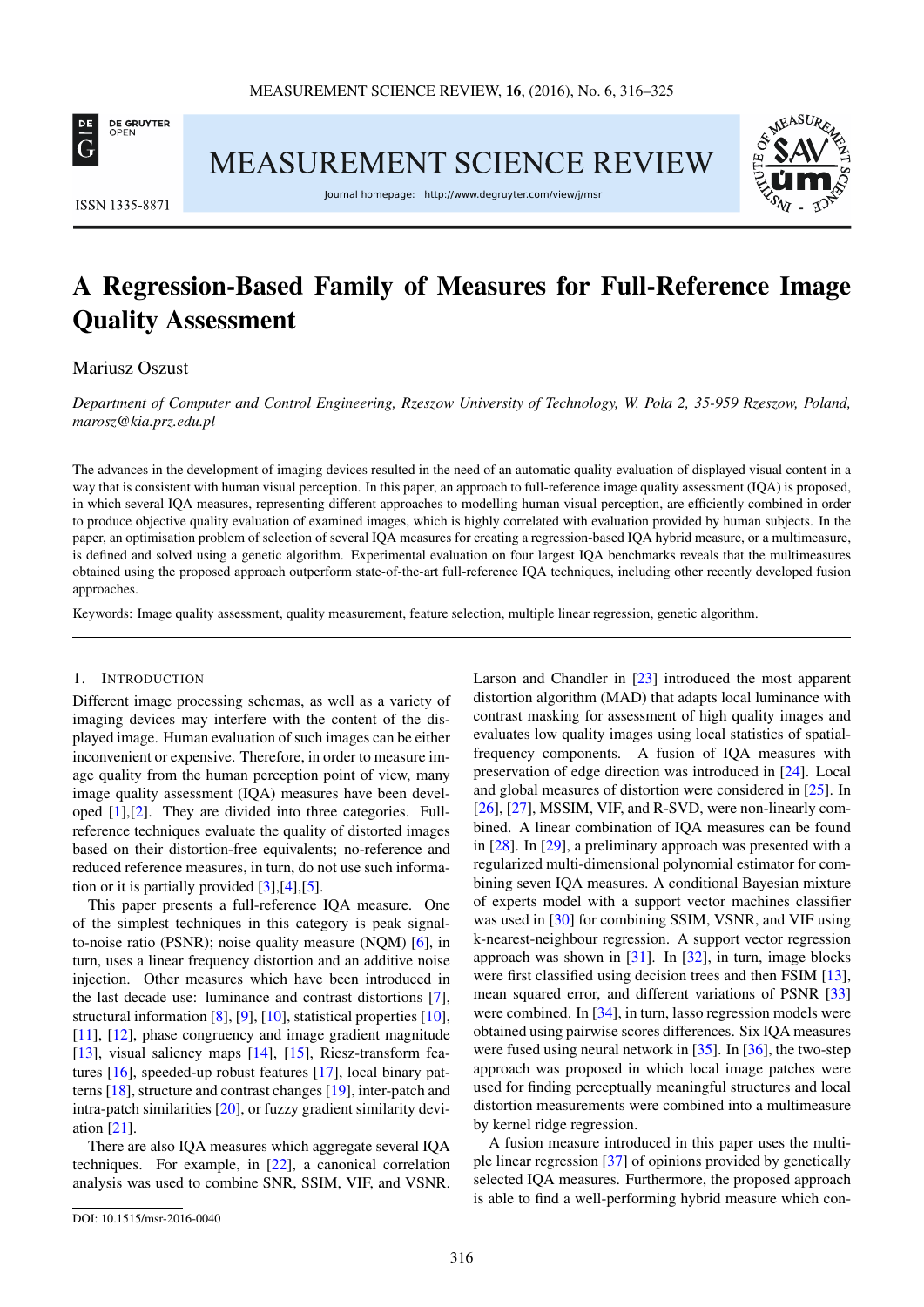<span id="page-1-1"></span>

| <b>Benchmark</b> | No. of | No. of                               | No. of |  |
|------------------|--------|--------------------------------------|--------|--|
|                  |        | ref. images dist. images distortions |        |  |
| TID2013          | 25     | 3000                                 | 24     |  |
| <b>TID2008</b>   | 25     | 1700                                 | 17     |  |
| <b>CSIQ</b>      | 30     | 866                                  |        |  |
| <b>LIVE</b>      | 29     | 779                                  |        |  |

Table 1. IQA benchmark image datasets.

sists of a small number of IQA measures. Although in the literature many works have used different types of regression for aggregating IQA measures, this paper introduces a very efficient conjunction of the genetic algorithm with multiple linear regression, able to outperform other, often more complex techniques. The multimeasures obtained using the proposed approach are compared with the state-of-the-art techniques using typical evaluation protocol on the four largest IQA benchmark image datasets.

The rest of this paper is organised as follows. Section [2](#page-1-0) presents the formulation of the optimisation problem of IQA measures fusion. In section [3,](#page-2-0) the proposed family of regression-based multimeasures is obtained and discussed. Then, in section [4,](#page-6-0) the approach is compared with popular measures. Finally, section [5](#page-7-10) concludes the paper.

#### <span id="page-1-0"></span>2. METHOD

The desired IQA measure should return scores that are consistent with human subjective evaluation. In order to compare IQA approaches [\[1\]](#page-7-0), specific benchmark image datasets can be used. They contain pristine, distortion-free images, their corresponding distorted equivalents and human scores. Human evaluation of images in benchmarks is provided in the form of mean opinion scores (MOS values) or differential mean opinion scores (DMOS values). In the approach proposed in this paper, it is assumed that the resulting measure can provide objective scores that are closer to the human evaluation than measures that were considered as the part of the fusion.

The considered problem is formulated as follows. Let  $\hat{S}$ be the estimated response and  $Q_n$  is the one of  $N$  prediction variables in the multiple linear regression model [\[37\]](#page-9-10),  $n = 1, \ldots, N$ .  $\hat{S}$  can also be seen as the output of a joint decision of  $k \in N$  IQA measures, or the objective score. In the model, vector *B* contains fitted coefficients estimated by minimising the mean squared difference between the prediction vector  $B(Q)$  that contains objective scores and the vector of subjective scores *S*. The fitted linear function can be written as:

$$
\hat{S} = B_0 + \sum_{l=1}^{k} B_l(Q_l),
$$
 (1)

where  $l = 1, \ldots, k$  denotes a  $Q_n$  selected for regression.

The selection of IQA measures that are used in the regression can be considered as an optimisation problem which requires a formulation of an objective function. In order to find well-performing IQA multimeasures, a one of typically used

IQA techniques performance index can be employed. There are four indices used for comparison of IQA measures [\[38\]](#page-9-11), [\[39\]](#page-9-12): Spearman Rank order Correlation Coefficient (SRCC), Kendall Rank order Correlation Coefficient (KRCC), Pearson linear Correlation Coefficient (PCC), and Root Mean Square Error (RMSE). It is worth noticing that RMSE is widely used in the development of image processing algorithms, e.g., in [\[40\]](#page-9-13). SRCC and KRCC evaluate prediction monotonicity, while PCC and RMSE evaluate prediction accuracy. These indices are calculated after a non-linear mapping between a vector of objective scores  $\hat{S}$ , and MOS or DMOS, denoted by *S*, using the following mapping function for the non-linear regression [\[38\]](#page-9-11):

$$
\hat{S}_m = \beta_1 \left( \frac{1}{2} - \frac{1}{1 + exp(\beta_2(\hat{S} - \beta_3))} \right) + \beta_4 \hat{S} + \beta_5, \quad (2)
$$

where  $\beta = [\beta_1, \beta_2, \dots, \beta_5]$  are parameters of the non-linear regression model [\[38\]](#page-9-11), and  $\hat{S}_m$  is the non-linearly mapped  $\hat{S}$ . SRCC is given as:

$$
SACC(\hat{S}, S) = 1 - \frac{6\sum_{i=1}^{m} d_i^2}{m(m^2 - 1)},
$$
\n(3)

where  $d_i$  is the difference between  $i^{th}$  image in  $\hat{S}$  and  $S$ , *m* is the total number of images. In KRCC, the number of concordant pairs in the dataset, *mc*, is used, as well as the number of discordant pairs, *md*,

$$
KRCC(\hat{S}, S) = \frac{m_c - m_d}{0.5m(m - 1)}.
$$
 (4)

PCC, in turn, is calculated as:

$$
\text{PCC}(\hat{S_m}, S) = \frac{\bar{S_m}^T \bar{S}}{\sqrt{\bar{S_m}^T \bar{S_m} \bar{S}^T \bar{S}}},
$$
(5)

where mean-removed vectors are denoted by  $\bar{S}_m$  and  $\bar{S}$ . RMSE is calculated as:

RMSE
$$
(\hat{S_m}, S)
$$
 =  $\sqrt{\frac{(\hat{S_m} - S)^T (\hat{S_m} - S)}{m}}$ . (6)

In the proposed approach, RMSE was used as the objective function in the optimisation problem of finding wellperforming IQA joint measure. The problem can be written as:

<span id="page-1-2"></span>
$$
\min_{x,\beta} \quad \text{RMSE}(\hat{S}_m, S)
$$
\n
$$
\text{s.t.} \quad x_j \in \{0, 1\}, \quad \sum_{j=1}^N x_j \le k, \quad k \le N, \quad \beta \ge 0,
$$
\n
$$
(7)
$$

where *x* and  $\beta$  are optimised decision variables. In the problem, *x* is a vector of binary weights which indicate measures that are used in the regression. Given fitted regression model,  $\beta$  is used for computation of the objective function, RMSE.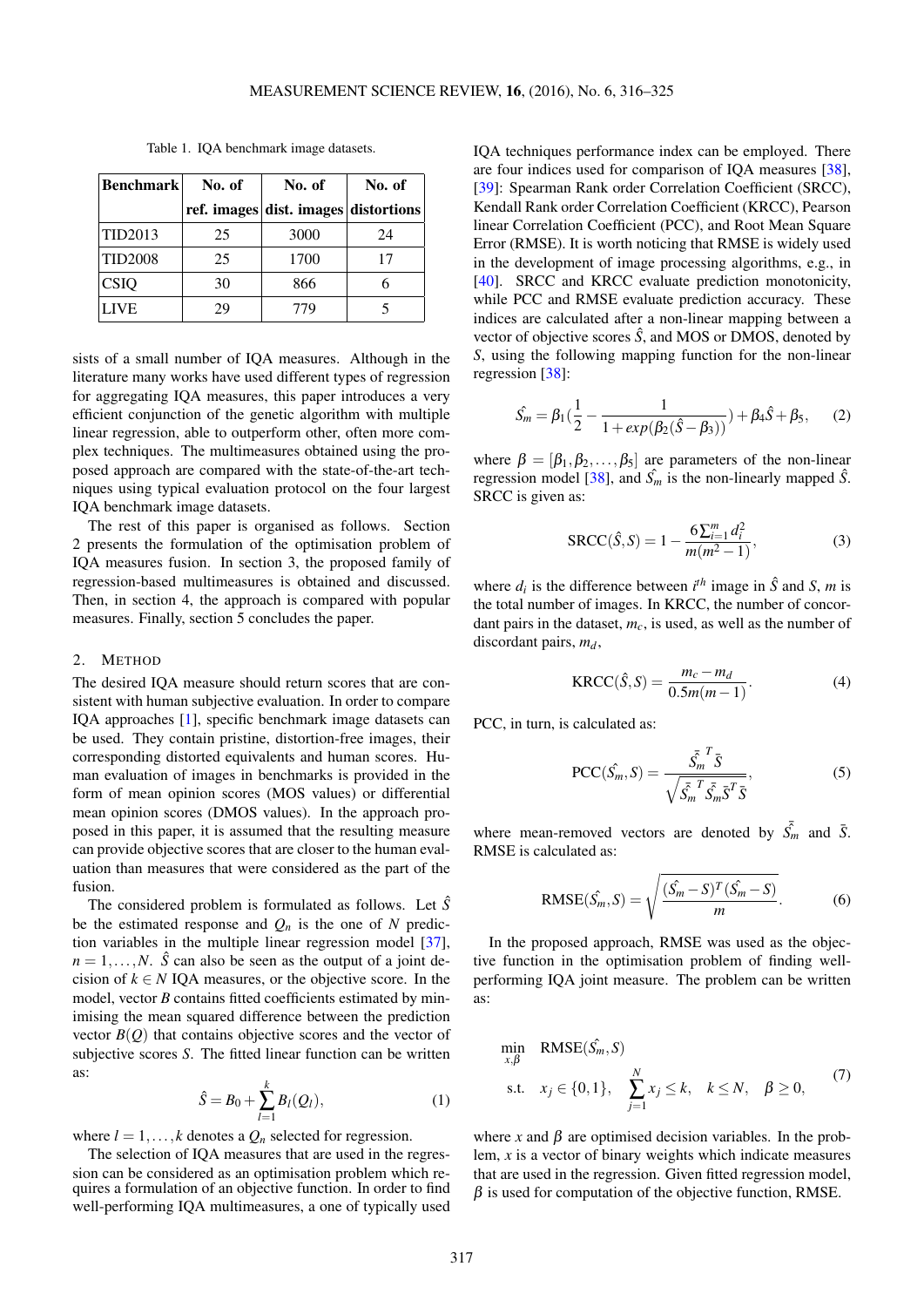<span id="page-2-1"></span>

|                | VSI    |               | <b>FSIMc IW-SSIM</b> | <b>MAD</b> | <b>MSSIM</b> | <b>PSNR</b> | <b>SR-SIM</b> | VIF           | <b>IFS</b>                       | <b>SFF</b> |
|----------------|--------|---------------|----------------------|------------|--------------|-------------|---------------|---------------|----------------------------------|------------|
| <b>VSI</b>     | 1.0000 | 0.9866        | 0.9708               | 0.9714     | 0.9804       | 0.9407      | 0.9816        | 0.9549        | 0.9812                           | 0.9734     |
| <b>FSIMc</b>   | 0.9866 | 1.0000        | 0.9897               | 0.9823     | 0.9828       | 0.9096      | 0.9938        | 0.9745        | 0.9860                           | 0.9855     |
| <b>IW-SSIM</b> | 0.9708 | 0.9897        | 1.0000               | 0.9764     | 0.9860       | 0.8801      | 0.9835        | 0.9781        | 0.9761                           | 0.9761     |
| MAD            | 0.9714 | 0.9823        | 0.9764               | 1.0000     | 0.9688       | 0.8947      | 0.9781        |               | $0.9632 \mid 0.9716 \mid 0.9713$ |            |
| <b>MSSIM</b>   | 0.9804 | 0.9828        | 0.9860               | 0.9688     | 1.0000       | 0.9096      | 0.9713        | 0.959510.9725 |                                  | 0.9627     |
| <b>PSNR</b>    | 0.9407 | 0.9096        | 0.8801               | 0.8947     | 0.9096       | 1.0000      | 0.9156        | 0.8714        | 0.9102                           | 0.8990     |
| SR-SIM         |        | 0.9816 0.9938 | 0.9835               | 0.9781     | 0.9713       | 0.9156      | 1.0000        | 0.9747        | 0.9824                           | 0.9858     |
| <b>VIF</b>     | 0.9549 | 0.9745        | 0.9781               | 0.9632     | 0.9595       | 0.8714      | 0.9747        |               | 1.0000 0.9744                    | 0.9807     |
| <b>IFS</b>     | 0.9812 | 0.9860        | 0.9761               | 0.9716     | 0.9725       | 0.9102      | 0.9824        | 0.9744        | 1.0000                           | 0.9928     |
| <b>SFF</b>     | 0.9734 | 0.9855        | 0.9761               | 0.9713     | 0.9627       | 0.8990      | 0.9858        | 0.9807        | 0.9928                           | 1.0000     |

Table 2. SRCC between objective scores of IQA measures on LIVE.

Note: SRCC values between IQA measures aggregated in  $rSIM1-4^{2-3}$  are written in boldface.

#### <span id="page-2-0"></span>3. OBTAINED MULTIMEASURES

In this section, experiments that were carried out in order to obtain a family of multimeasures using the proposed approach are discussed, as well as its evaluation on benchmark image datasets. Moreover, the section considers a contribution of aggregated IQA measures to the performance.

#### 3.1. Optimisation results

In experiments, the following 16 IQA measures with publicly available objective scores, or source-code, for used bench-marks took part in the optimisation: VSI [\[15\]](#page-8-4), FSIM [\[13\]](#page-8-2), FSIMc [\[13\]](#page-8-2), GSM [\[19\]](#page-8-8), IFC [\[12\]](#page-8-1), IW-SSIM [\[10\]](#page-7-9), MAD [\[23\]](#page-8-12), MSSIM [\[9\]](#page-7-8), NQM [\[6\]](#page-7-5), PSNR [\[38\]](#page-9-11), RFSIM [\[16\]](#page-8-5), SR-SIM [\[14\]](#page-8-3), SSIM [\[8\]](#page-7-7), VIF [\[11\]](#page-8-0), IFS [\[41\]](#page-9-14), and SFF [\[42\]](#page-9-15).

It is worth noting that MAD is a multimeasure, but it was used in the optimisation due to its popularity and availability of the source-code. In the approach, the vector of decision variables in the optimisation problem is obtained in a data-driven fashion using a part of images and their subjective scores from benchmark datasets. Objective scores of used measures, if needed, were scaled to be in the [0; 1] range. There are four largest widely used IQA benchmark image datasets; therefore, four IQA multimeasures are introduced in this paper. In the approach, 20% of reference images and their distorted equivalents from a dataset were used, as in [\[17\]](#page-8-6). In order to show dataset independent results, each introduced multimeasure was evaluated on all datasets. In the literature, some authors used different numbers of images from benchmarks for this purpose, e.g., 30% [\[13\]](#page-8-2), [\[15\]](#page-8-4), a one dataset [\[29\]](#page-9-2), [\[24\]](#page-8-13), [\[30\]](#page-9-3), [\[18\]](#page-8-7), [\[35\]](#page-9-8), or even several datasets jointly, as in [\[20\]](#page-8-9). The following four IQA benchmarks were used: TID2013 [\[2\]](#page-7-1), TID2008 [\[43\]](#page-9-16), CSIQ [\[23\]](#page-8-12), and LIVE [\[8\]](#page-7-7), they are characterised in Table [1.](#page-1-1)

A genetic algorithm (GA) [\[44\]](#page-9-17) was used to solve the optimisation problem proposed in this paper. The algorithm op-

erates on a population of solutions, called individuals, and applies selection, crossover and mutation operators in order to obtain better solutions in emerging generations of individuals. Experiments were carried out using Matlab version R2012a with Genetic Algorithms and Statistics Toolboxes. The GA parameters were determined experimentally, observing the convergence of the objective function. A population of 100 individuals was used in the GA, which was run for 200 generations. The scattered crossover, Gaussian mutation and stochastic uniform selection rules were used [\[44\]](#page-9-17). In experiments, four IQA multimeasures, namely Regression-based SImilarity Measures (rSIMs), were obtained, and their fitted models can be written as:

$$
rSIM1 = -43.51 + 8.90VSI - 26.60FSIM + 23.18FSIMc + 43.77GSM - 0.52IFC + 0.97IW-SSIM - 2.56MAD - 2.40MSSIM - 0.71NQM - 1.18PSNR + 0.71RFSIM + 0.89SR-SIM - 1.39SSIM + 1.40VIF + 3.55IFS - 2.48SFF,
$$

(8)

$$
rSIM2 = -20.21 + 10.10VSI - 8.14FSIM + 6.66FSIMc + 11.51GSM - 0.40IFC + 2.33IW-SSIM - 1.98MAD - 2.24MSSIM - 0.84NQM + 1.85PSNR + 0.70RFSIM + 3.83SR-SIM - 3.49SSIM + 2.30VIF + 3.09IFS + 0.10SFF,
$$

(9)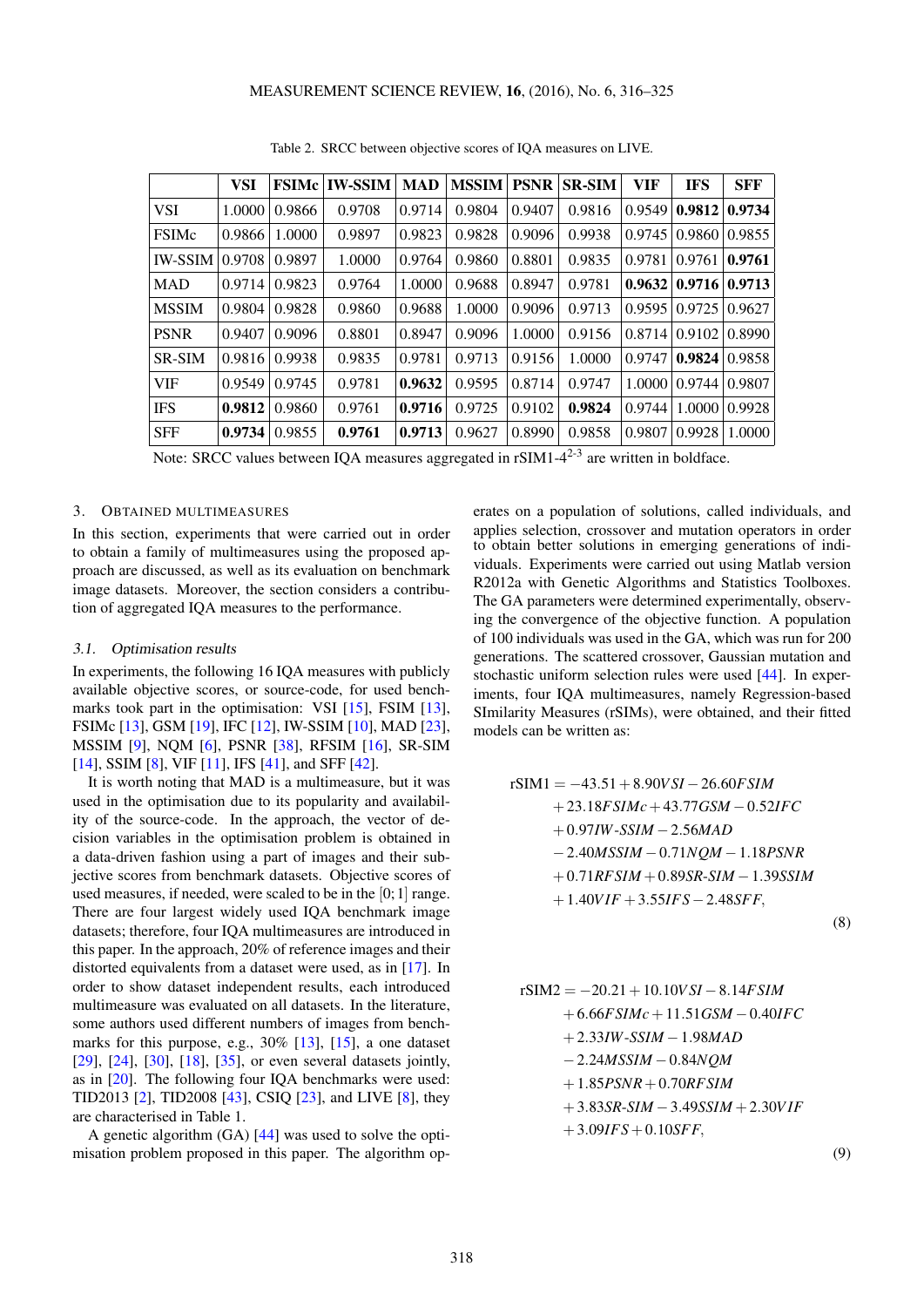Table 3. Performance of obtained multimeasures on four benchmark datasets in terms of SRCC.

<span id="page-3-0"></span>

|                                                                                                                                                                                          | rSIM1 | rSIM1 <sup>3</sup> | rSIM1 <sup>2</sup> | rSIM2 | rSIM2 <sup>3</sup> | rSIM2 <sup>2</sup> | rSIM3 | $rSIM3^3$ | rSIM3 <sup>2</sup> | rSIM4 | r <sup>5</sup> IM4 <sup>3</sup>                                                                                                                                                 | $rSIM4^2$ |
|------------------------------------------------------------------------------------------------------------------------------------------------------------------------------------------|-------|--------------------|--------------------|-------|--------------------|--------------------|-------|-----------|--------------------|-------|---------------------------------------------------------------------------------------------------------------------------------------------------------------------------------|-----------|
| TID2013                                                                                                                                                                                  |       |                    |                    |       |                    |                    |       |           |                    |       | <b>0.9008</b> $\vert 0.8994 \vert 0.8951 \vert 0.8202 \vert 0.8329 \vert 0.8720 \vert 0.8225 \vert 0.8175 \vert 0.8027 \vert 0.8070 \vert 0.8036 \vert 0.8027$                  |           |
| <b>TID2008</b>                                                                                                                                                                           |       |                    |                    |       |                    |                    |       |           |                    |       | $\left  0.9124 \right  0.8962 \left  0.9056 \right  0.9218 \left  0.9073 \right  0.9038 \left  0.9090 \right  0.9014 \left  0.8890 \right  0.8881 \left  0.8875 \right  0.8890$ |           |
| <b>CSIQ</b>                                                                                                                                                                              |       |                    |                    |       |                    |                    |       |           |                    |       | $0.9552   0.9339   0.9542   0.9609   0.9695   0.9577   0.9738   0.9685   0.9666   0.9601   0.9670   0.9666$                                                                     |           |
| <b>LIVE</b>                                                                                                                                                                              |       |                    |                    |       |                    |                    |       |           |                    |       | $(0.9643 \, \, 0.9520 \, \, 0.9582 \, \, 0.9670 \, \, 0.9730 \, \, 0.9639 \, \, 0.9701 \, \, {\bf 0.9736} \, \, 0.9731 \, \, {\bf 0.9754} \, \, 0.9731 \, \, 0.9731$            |           |
| Overall direct                                                                                                                                                                           |       |                    |                    |       |                    |                    |       |           |                    |       | $\vert 0.9332 \vert 0.9204 \vert 0.9283 \vert 0.9175 \vert 0.9207 \vert 0.9244 \vert 0.9189 \vert 0.9153 \vert 0.9079 \vert 0.9077 \vert 0.9078 \vert 0.9079$                   |           |
| Overall weighted $\mid$ 0.9194 $\mid$ 0.9099 $\mid$ 0.9140 $\mid$ 0.8851 $\mid$ 0.8892 $\mid$ 0.9039 $\mid$ 0.8850 $\mid$ 0.8803 $\mid$ 0.8697 $\mid$ 0.8709 $\mid$ 0.8698 $\mid$ 0.8697 |       |                    |                    |       |                    |                    |       |           |                    |       |                                                                                                                                                                                 |           |

Note: The best two measures for each dataset are written in bold.

$$
rSIM3 = -1.78 - 1.60VSI - 1.75FSIM + 1.72FSIMc + 3.46GSM - 0.12IW-SSIM + 0.55MAD + 0.75MSSIM + 0.06NQM - 0.01PSNR - 0.23RFSIM - 0.31SR-SIM + 0.02SSIM - 0.18VIF - 0.61IFS + 0.61SFF,
$$
\n(10)

$$
rSIM4 = -287.26 - 10.35VSI - 131.16FSIM + 84.83FSIMc + 433.46GSM + 12.00IFC + 52.36IW-SSIM + 73.16MAD - 12.11MSSIM + 11.54NQM + 9.79RFSIM - 42.10SR-SIM - 18.88SSIM - 51.12VIF - 41.30IFS + 0.93SFF.
$$
 (11)

Their corresponding  $\beta$  components are as follows:  $\beta_{rSIM1}$  $=$  [4.9054, 6.6992, 5.8301, 2.5195, 8.7132],  $\beta_{\text{rSIM2}} =$  [7.2085, 5.9428, 5.5770, 1.3571, 8.1656],  $\beta_{rSIM3} = [6.7406, 9.0813,$ 1.7005, 2.9973, 6.6393],  $\beta_{rSIM4} = [4.3063, 2.4294, 4.4762,$ 0.7002, 6.0786].

## 3.2. Reduced multimeasures

It can be seen that the GA preferred using most of IQA measures in the fusion. However, not all of them are equally important, and taking into account the practical usage of the obtained multimeasure, it would be desirable to have a small number of IQA measures involved in the fusion. Therefore, for each fusion measure t-statistics and their corresponding pvalues were determined in order to show which IQA measures significantly contribute to the fusion (i.e., multiple regression model). The hypothesis test on a given coefficient tests the null hypothesis that it is not significant as being equal to zero. It turned out that rSIM1 do not seem to differ significantly according to IW-SSIM, MSSIM, SR-SIM, or SFF at the 5 % significance level. Similar observations were made for rSIM2 (FSIM, FSIMc, GSM, MSSIM, SR-SIM, and SFF), rSIM3 (FSIM, FSIMc, IW-SSIM, PSNR, SSIM), and rSIM4 (VSI, FSIM, FSIMc, MSSIM, RFSIM, SR-SIM, SSIM, and SFF).

All obtained rSIMs consist of more than six IQA measures. A development of a multimeasure that uses even less IQA models while maintaining the state-of-the-art performance requires solving another optimisation problem. Therefore, the optimisation problem introduced in [\(7\)](#page-1-2) was constrained and only fusion measures that are composed of two or three IQA measures were taken into account, i.e., the sum condition responsible for selection of IQA measures for regression in equation was changed into *N*  $\sum_{j=1}$   $x_j = k$ . This resulted in the following two sets of rSIMs, rSIM1-4<sup>2</sup> and rSIM1-4<sup>3</sup>, where the number in superscript denotes the number of used IQA measures,  $k = 2$  or  $k = 3$ . Such short rSIMs are shown below, as well, as a contribution of each fused measure, calculated as the percentage decrease of the sum of the squared residuals (i.e., observed values minus fitted values) of the fitted model without the considered IQA measure.

$$
rSIM12 = -25.88 + 25.90VSI + 5.38IFS, \qquad (12)
$$

$$
rSIM13 = -25.73 + 25.63VSI - 0.47PSNR + 5.53IFS, (13)
$$

$$
rSIM22 = -14.91 + 13.08SR-SIM + 7.37IFS, \qquad (14)
$$

$$
rSIM23 = 0.17 - 2.74MAD + 1.76VIF + 4.86IFS, (15)
$$

$$
rSIM32 = 0.35 + 0.61MAD - 0.36VIF,
$$
 (16)

$$
rSIM33 = 0.73 + 0.49MAD - 0.33VIF - 0.40IFS, (17)
$$

$$
rSIM42 = 43.50 + 68.15 MAD - 40.72VIF,
$$
 (18)

$$
rSIM43 = 33.55 + 7.52IW-SSIM + 75.83MAD-38.50VIF.
$$
 (19)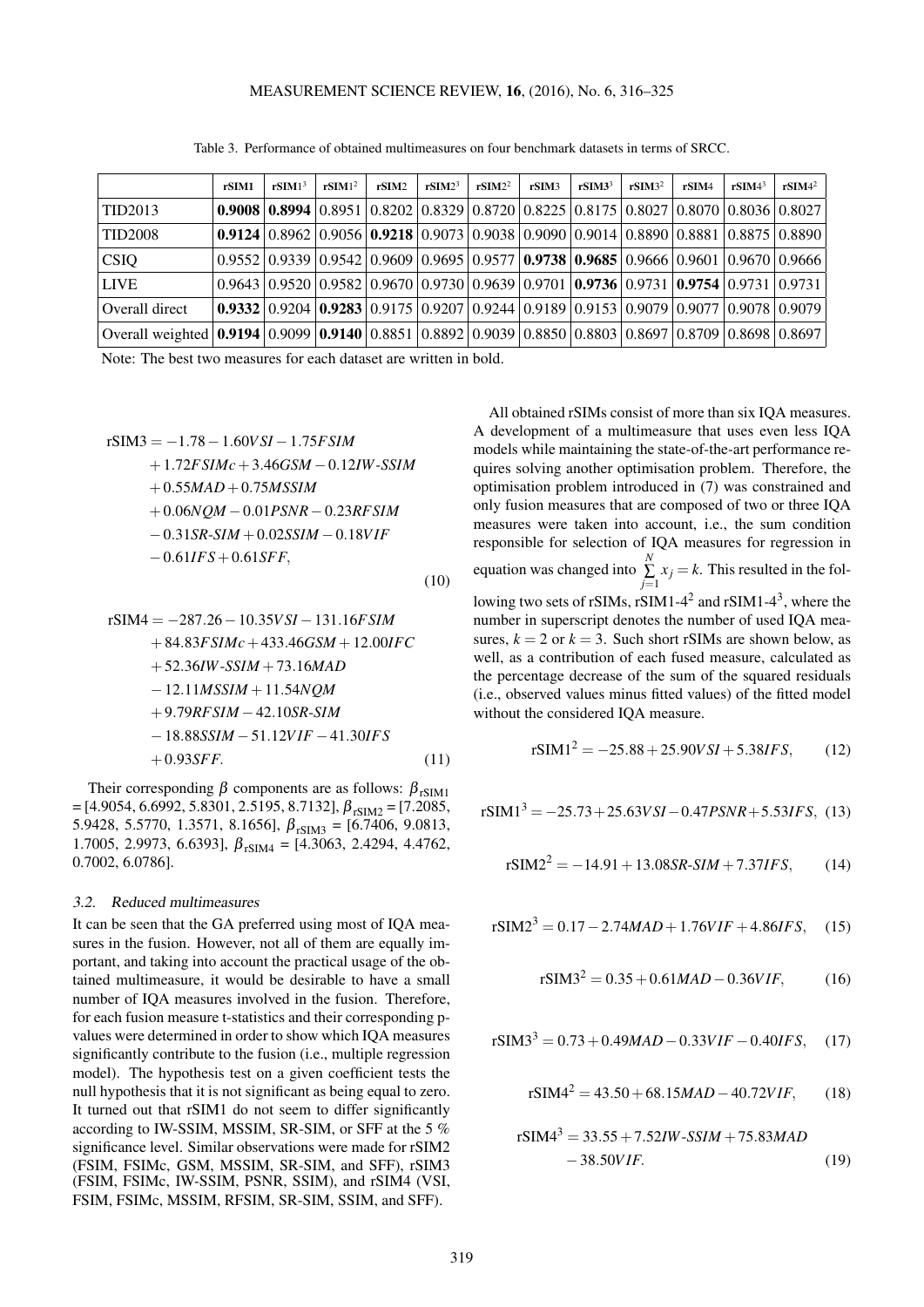|             | <b>VSI</b>  | <b>FSIMc</b> | <b>MAD</b> | <b>MSSIM</b> | <b>PSNR</b> | <b>SR-SIM</b>    | <b>IFS</b> | <b>SFF</b> | rSIM1   | rSIM2  | rSIM3           | rSIM4  |
|-------------|-------------|--------------|------------|--------------|-------------|------------------|------------|------------|---------|--------|-----------------|--------|
| TID2013     |             |              |            |              |             |                  |            |            |         |        |                 |        |
| <b>SRCC</b> | 0.8965      | 0.8510       | 0.7807     | 0.7859       | 0.6395      | 0.7999           | 0.8697     | 0.8513     | 0.9008  | 0.8202 | 0.8225          | 0.8070 |
| <b>KRCC</b> | 0.7183      | 0.6665       | 0.6035     | 0.6047       | 0.4700      | 0.6314           | 0.6785     | 0.6581     | 0.7264  | 0.6482 | 0.6505          | 0.6287 |
| PCC         | 0.9000      | 0.8769       | 0.8267     | 0.8329       | 0.0109      | 0.8590           | 0.8791     | 0.8706     | 0.9171  | 0.9012 | 0.8560          | 0.8669 |
| <b>RMSE</b> | 0.5404      | 0.5959       | 0.6975     | 0.6861       | 1.2396      | 0.6347           | 0.5909     | 0.6099     | 0.4941  | 0.5372 | 0.6409          | 0.6180 |
|             |             |              |            |              |             | <b>TID2008</b>   |            |            |         |        |                 |        |
| <b>SRCC</b> | 0.8979      | 0.8840       | 0.8340     | 0.8542       | 0.5531      | 0.8913           | 0.8903     | 0.8767     | 0.9124  | 0.9218 | 0.9090          | 0.8881 |
| <b>KRCC</b> | 0.7123      | 0.6991       | 0.6445     | 0.6568       | 0.4027      | 0.7149           | 0.7009     | 0.6882     | 0.7374  | 0.7572 | 0.7366          | 0.7042 |
| PCC         | 0.8762      | 0.8762       | 0.8306     | 0.8451       | 0.5734      | 0.8866           | 0.8810     | 0.8817     | 0.9077  | 0.9259 | 0.9043          | 0.8933 |
| <b>RMSE</b> | 0.6466      | 0.6468       | 0.7473     | 0.7173       | 1.0994      | 0.6206           | 0.6349     | 0.6333     | 0.5631  | 0.5069 | 0.5728          | 0.6033 |
|             | <b>CSIQ</b> |              |            |              |             |                  |            |            |         |        |                 |        |
| <b>SRCC</b> | 0.9423      | 0.9310       | 0.9466     | 0.9133       | 0.8058      | 0.9319           | 0.9582     | 0.9627     | 0.9552  | 0.9609 | 0.9738          | 0.9601 |
| <b>KRCC</b> | 0.7857      | 0.7690       | 0.7970     | 0.7393       | 0.6084      | 0.7725           | 0.8165     | 0.8288     | 0.8129  | 0.8260 | 0.8588          | 0.8262 |
| PCC         | 0.9279      | 0.9192       | 0.9500     | 0.8991       | 0.8000      | 0.9250           | 0.9576     | 0.9643     | 0.9620  | 0.9657 | 0.9789          | 0.9680 |
| <b>RMSE</b> | 0.0979      | 0.1034       | 0.0820     | 0.1149       | 0.1575      | 0.0997           | 0.0757     | 0.0695     | 0.0717  | 0.0682 | 0.0537          | 0.0659 |
|             |             |              |            |              |             | <b>LIVE</b>      |            |            |         |        |                 |        |
| <b>SRCC</b> | 0.9524      | 0.9645       | 0.9669     | 0.9513       | 0.8756      | 0.9618           | 0.9599     | 0.9649     | 0.9643  | 0.9670 | 0.9701          | 0.9754 |
| <b>KRCC</b> | 0.8058      | 0.8363       | 0.8421     | 0.8045       | 0.6865      | 0.8299           | 0.8254     | 0.8365     | 0.8286  | 0.8369 | 0.8444          | 0.8616 |
| PCC         | 0.9482      | 0.9613       | 0.9675     | 0.9489       | 0.8723      | 0.9553           | 0.9586     | 0.9632     | 0.8999  | 0.9653 | 0.9672          | 0.9765 |
| <b>RMSE</b> | 8.6816      | 7.5297       | 6.9073     | 8.6188       | 13.3597     | 8.0813           | 7.7765     | 7.3461     | 11.9133 | 7.1314 | 6.9430          | 5.8913 |
|             |             |              |            |              |             | Overall direct   |            |            |         |        |                 |        |
| <b>SRCC</b> | 0.9223      | 0.9076       | 0.8821     | 0.8762       | 0.7185      | 0.8962           | 0.9195     | 0.9139     | 0.9332  | 0.9175 | 0.9189          | 0.9077 |
| <b>KRCC</b> | 0.7555      | 0.7427       | 0.7218     | 0.7013       | 0.5419      | 0.7372           | 0.7553     | 0.7529     | 0.7763  | 0.7671 | 0.7726          | 0.7552 |
| PCC         | 0.9131      | 0.9084       | 0.8937     | 0.8815       | 0.5642      | 0.9065           | 0.9191     | 0.9200     | 0.9217  | 0.9395 | 0.9266          | 0.9262 |
| <b>RMSE</b> | 0.4283      | 0.4487       | 0.5089     | 0.5061       | 0.8322      | 0.4517           | 0.4338     | 0.4376     | 0.3763  | 0.3708 | 0.4225          | 0.4291 |
|             |             |              |            |              |             | Overall weighted |            |            |         |        |                 |        |
| <b>SRCC</b> | 0.9102      | 0.8851       | 0.8412     | 0.8425       | 0.6691      | 0.8628           | 0.8988     | 0.8877     | 0.9194  | 0.8851 | 0.8850          | 0.8709 |
| <b>KRCC</b> | 0.7370      | 0.7107       | 0.6711     | 0.6623       | 0.4984      | 0.6981           | 0.7220     | 0.7121     | 0.7541  | 0.7255 | 0.7266          | 0.7054 |
| PCC         | 0.9036      | 0.8931       | 0.8625     | 0.8599       | 0.3780      | 0.8876           | 0.9004     | 0.8981     | 0.9187  | 0.9247 | 0.8998          | 0.9017 |
| <b>RMSE</b> | 0.5025      | 0.5333       | 0.6150     | 0.6050       | 1.0253      | 0.5456           | 0.5226     | 0.5313     | 0.4481  |        | 0.4536   0.5270 | 0.5260 |

<span id="page-4-0"></span>Table 4. Comparison of obtained multimeasures with state-of-the-art eight IQA measures on four benchmark datasets.

Note: The best two measures for each performance index are written in bold.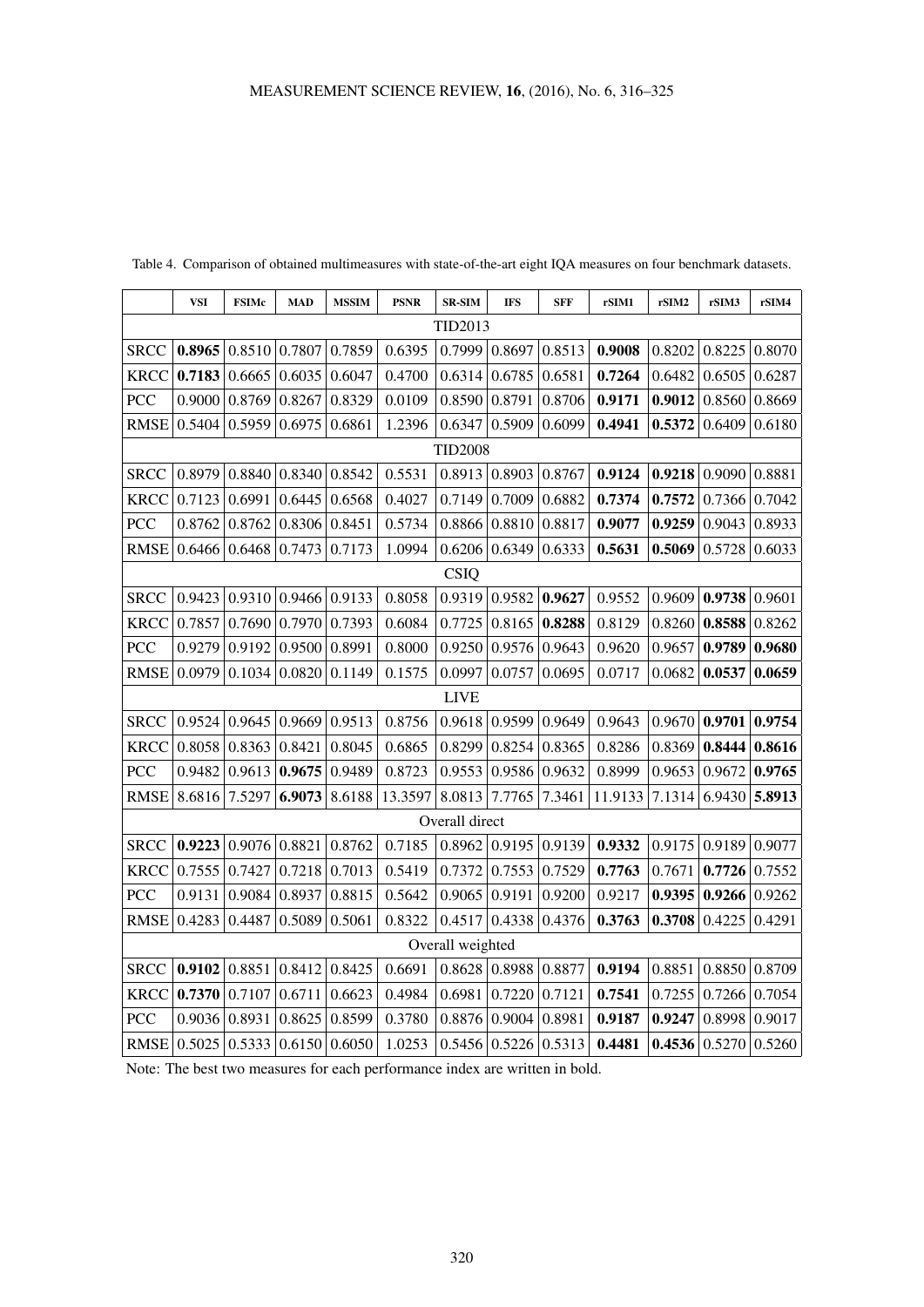<span id="page-5-0"></span>

|                              | VSI                                                              | <b>FSIMc</b>  | <b>MAD</b>                                                                                                                                                                                                                                                                                                          |            |         | <b>MSSIM PSNR SR-SIM</b>                         | <b>IFS</b>                      | <b>SFF</b>    |  |  |
|------------------------------|------------------------------------------------------------------|---------------|---------------------------------------------------------------------------------------------------------------------------------------------------------------------------------------------------------------------------------------------------------------------------------------------------------------------|------------|---------|--------------------------------------------------|---------------------------------|---------------|--|--|
| TID2013, TID2008, CSIQ, LIVE |                                                                  |               |                                                                                                                                                                                                                                                                                                                     |            |         |                                                  |                                 |               |  |  |
| rSIM1                        | $1.1.1.-1$                                                       | $1, 1, 1, -1$ | $1, 1, 1, -1$                                                                                                                                                                                                                                                                                                       | $1,1,1,-1$ | 1,1,1,1 | $1, 1, 1, -1$                                    | $1,1,0,-1$                      | $1,1,0,-1$    |  |  |
| rSIM2                        | 1,1,1,1                                                          | 1,1,1,0       | 1,1,1,1                                                                                                                                                                                                                                                                                                             | 1,1,1,1    | 1,1,1,1 | 1,1,1,1                                          | 1,1,1,1                         | 1,1,0,0       |  |  |
| rSIM3                        | $-1,1,1,1$                                                       | $-1,1,1,1$    | 1,1,1,0                                                                                                                                                                                                                                                                                                             | $-1,1,1,1$ | 1,1,1,1 | 0,1,1,1                                          | 0,1,1,1                         | 0,1,1,1       |  |  |
| rSIM4                        | $-1,1,1,1$                                                       | $-1,1,1,1$    | 1,1,1,1                                                                                                                                                                                                                                                                                                             | 1,1,1,1    | 1,1,1,1 | 0,0,1,1                                          | $-1,1,1,1$                      | 0,1,0,1       |  |  |
| rSIM1 <sup>3</sup>           | 1,0,1,0                                                          | $1, 0, 1, -1$ | $1, 1, 0, -1$                                                                                                                                                                                                                                                                                                       | 1,1,1,0    | 1,1,1,1 | 1,1,1,1                                          | $1, 0, -1, -1$   $1, 0, -1, -1$ |               |  |  |
| $\Gamma$ SIM2 <sup>3</sup>   | $-1,1,1,1$                                                       | 0,1,1,1       | 1,1,1,1                                                                                                                                                                                                                                                                                                             | 1,1,1,1    | 1,1,1,1 | 1,1,1,1                                          | 0,1,1,1                         | $-1,1,1,1$    |  |  |
| $ rSIM3^3 $                  | $-1,1,1,1$                                                       | $-1, 1, 1, 1$ | 1,1,1,0                                                                                                                                                                                                                                                                                                             | 1,1,1,1    | 1,1,1,1 | 0,1,1,1                                          | $-1,1,1,1$                      | 0,1,1,1       |  |  |
|                              | $ rSIM4^3  -1, 1, 1, 1$                                          | $-1.1.1.1$    | $-1,1,1,1$                                                                                                                                                                                                                                                                                                          | $-1,1,1,1$ | 1,1,1,1 | $-1, 0, 1, 1$                                    | $-1.1.1.1$                      | $-1.1.1.1$    |  |  |
|                              |                                                                  |               | $\frac{1}{2}$ $\frac{1}{2}$ $\frac{1}{2}$ $\frac{1}{2}$ $\frac{1}{2}$ $\frac{1}{2}$ $\frac{1}{2}$ $\frac{1}{2}$ $\frac{1}{2}$ $\frac{1}{2}$ $\frac{1}{2}$ $\frac{1}{2}$ $\frac{1}{2}$ $\frac{1}{2}$ $\frac{1}{2}$ $\frac{1}{2}$ $\frac{1}{2}$ $\frac{1}{2}$ $\frac{1}{2}$ $\frac{1}{2}$ $\frac{1}{2}$ $\frac{1}{2}$ |            | 1,1,1,1 | $1, 0, -1, -1$   $1, 1, -1, -1$   $1, 1, -1, -1$ |                                 |               |  |  |
|                              | $ rSIM2^2 -1,1,1,-1 $                                            |               | $\left  1,1,1,-1 \right  1,1,-1,-1 \left  1,1,1,-1 \right  1,1,1,-1$                                                                                                                                                                                                                                                |            |         | $1,1,1,-1$                                       | $1,1,0,-1$                      | $1.1 - 1 - 1$ |  |  |
|                              | $rSIM3^2$ -1,0,1,1                                               |               | $-1,0,1,0$ $-1,1,1,-1$ $-1,1,1,1$                                                                                                                                                                                                                                                                                   |            | 1,1,1,1 | $-1,1,1,1$                                       | $-1,1,1,1$                      | $-1.1.1 - 1$  |  |  |
| $\sqrt{r} \sin 4^2$          | $-1, 0, 1, 1$                                                    | $-1, 0, 1, 1$ | $-1,1,1,1$ $-1,1,1,1$                                                                                                                                                                                                                                                                                               |            | 1,1,1,1 | $-1,1,1,1$                                       | $-1,1,1,1$                      | $-1, 1, 1, 1$ |  |  |
|                              | Note: The fusion measure in the row is significantly better than |               |                                                                                                                                                                                                                                                                                                                     |            |         |                                                  |                                 |               |  |  |

Table 5. The summary of significance tests.

the IQA measure in the column ('1'), worse ('-1'), or indistinguishable ('0'). Results for datasets are separated by commas.

Contributions to  $rSIM1<sup>2</sup>$  are as follows: VSI 43.60%, IFS 38.94%, to rSIM1<sup>3</sup> : VSI 44.56%, PSNR 2.34%, IFS 40.47%, to rSIM2<sup>2</sup>: SR-SIM 36.20%, IFS 39.28%, to rSIM2<sup>3</sup>: MAD 27.49%, VIF 19.78%, IFS 17.37%, to rSIM3<sup>2</sup>: MAD 63.00%, VIF 43.04%, to  $rSIM3^3$ : MAD 45.32%, VIF 37.69%, IFS 8.86%, to rSIM4<sup>2</sup> : MAD 32.43%, VIF 38.67%, and to rSIM4<sup>3</sup>: IW-SSIM 3.15%, MAD 52.73%, VIF 35.57%.

The contribution of used measures seems to be equally distributed, except for PSNR in  $rSIM1<sup>3</sup>$  and IWSSIM in  $rSIM4<sup>3</sup>$ . Here, comparing  $rSIM1<sup>2</sup>$  to  $rSIM1<sup>3</sup>$ , and  $rSIM4<sup>2</sup>$  to  $rSIM4<sup>3</sup>$ , the second multimeasure is not influenced much by the presence of PSNR or IW-SSIM, respectively. It can be seen that VSI, IFS, SFF, MAD, and VIF are among the most frequently aggregated IQA measures. There are also measures which are often coupled together, i.e., MAD with VIF, and VSI with IFS, or with its earlier version, SFF. Measures in such pairs seem to complement each other.

### 3.3. Measure selection choices

Since some of the techniques used in experiments tend to be present in rSIMs more often than others, it is desirable to discuss their similarities, in terms of quality of produced objective scores. In order to show similarities between scores returned by IQA techniques, SRCCs between them were obtained on LIVE benchmark (see Table [2\)](#page-2-1). Some IQA measures seem to overlap others, e.g., SRCC between FSIMc and SR-SIM is equal to 0.9938. Also, SFF is highly correlated with IFS (0.9928). The conjunction of MAD with VIF seems to be interesting, both measures are less correlated (0.9632) with each other than with other measures, what may produce, together with their good single performance on LIVE dataset, the well-performing fusion measures. VSI is mostly used in fusion measures developed on images from TID2013, i.e.,  $rSIM1<sup>2-3</sup>$ . Here, VSI is the best single performing metric (see section [4\)](#page-6-0), and that was the main reason for using this measure in the fusion. MAD and VIF perform well on LIVE and CSIQ, and that together with their lower mutual correlation led to the emergence of most short rSIM3s, or rSIM4s. Furthermore, the contribution of MAD to the resulting rSIMs is larger than VIF's due to its better performance on considered benchmarks.

## 3.4. Elastic net regularization

In the proposed approach, the GA was forced to reduce the number of used measures. Such simple multimeasures should avoid overfitting that can characterise regression models using more IQA measures. However, in cases where many correlated predictors are involved in creating the regression model, the multicollinearity can arise in which the least-squares estimate becomes sensitive to random errors in the response. This, along with the lack of independence of used IQA measures for some distortion types or the need for suppressing errors caused by some used predictors, can be responsible for negative regression coefficients in the obtained models. A possible approach to the multicollinearity is to use the elastic net technique [\[45\]](#page-9-18). The elastic net is able to identify the important predictors and remove redundancies. This method creates zero-valued coefficients for unimportant predictors and solves the regularization problem [\[45\]](#page-9-18). Taking that into account, an experiment was carried out in which the elastic net was fitted using all 16 predictors on LIVE benchmark. In the experiment, in order to ensure better generalisation of the resulting model, 10-fold cross-validation was employed. The following fitted model was obtained: rSIM4*elastic net* = 2.26*V SI* − 29.67*FSIM* − 20.69*FSIMc* + 174.3*GSM* + 1.19*IFC* + 18.54*IW*-*SIM* + 58.07*MAD* + 7.98*MSSIM* + 8.97*NQM* − 1.72*PSNR* − 2.51*RFSIM* − 39.77*V IF* − 33.01*IFS* − 9.81*SFF*. Here, SSIM and SR-SIM were excluded by the elastic net from the model, since there are many derivatives of SSIM in the used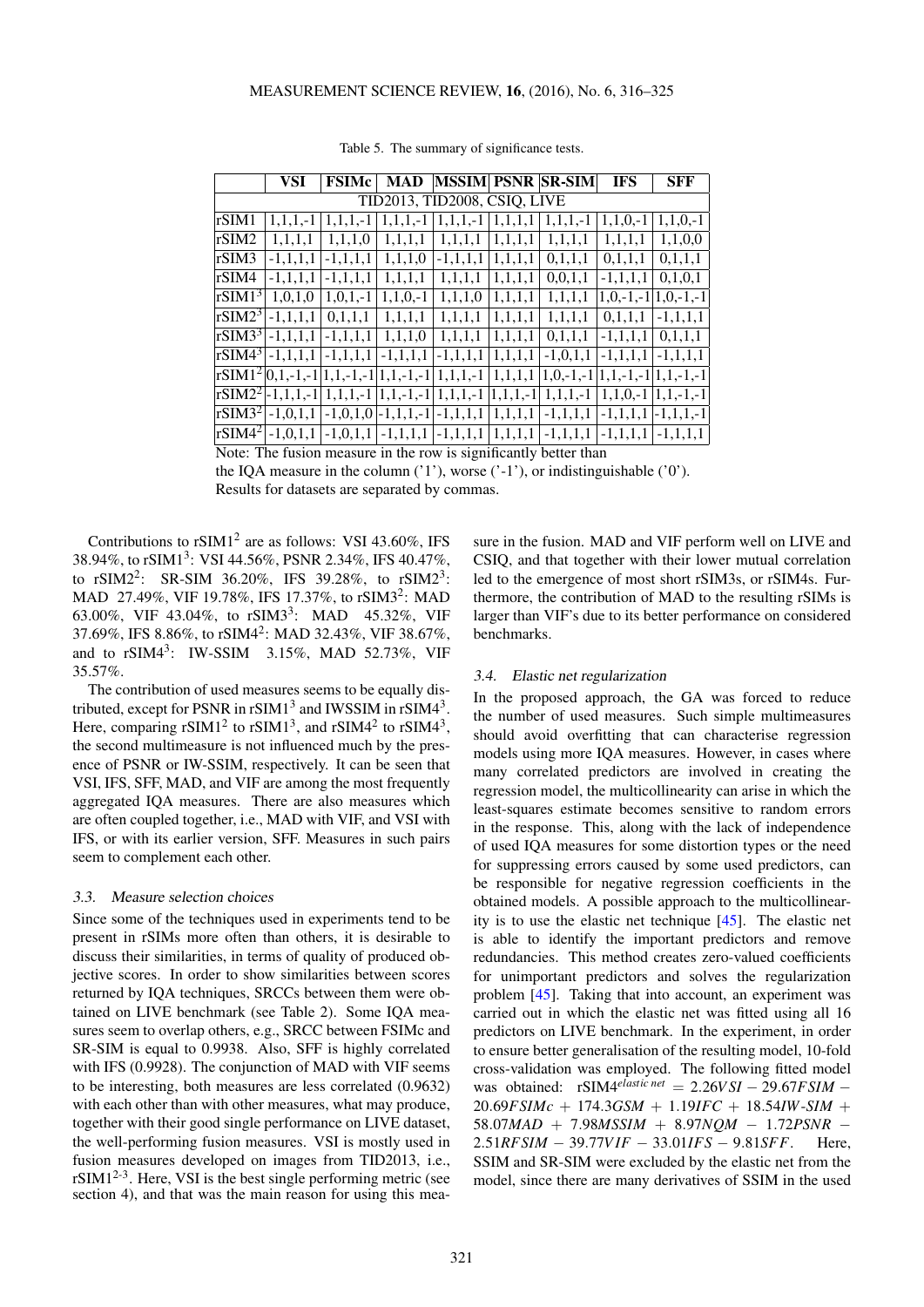set of IQA measures. Furthermore, the high correlation of SR-SIM with other measures can be seen in Table [2.](#page-2-1) The rSIM4*elastic net* aggregates 14 IQA measures and behaves similarly to rSIM4. This also can be said about related rSIMs which were developed using the elastic net on other image benchmarks. Therefore, in the rest of the paper the previously presented multimeasures are evaluated and compared.

## <span id="page-6-0"></span>4. EVALUATION

In this section the proposed multimeasures are evaluated on standard datasets and compared with other techniques.

Table [3](#page-3-0) contains results of such evaluation of all developed fusion measures on four benchmarks in terms of SRCC. The best two measures are written in bold. Since measures were developed using some images from benchmark datasets, obtained results on other datasets allow drawing conclusions on their generalisation abilities. For example, measures developed using LIVE or CSIQ benchmarks, which share most of distortion types, tend to perform weakly on images from TID benchmarks, where many new distortion types were added. Here, measures with longer equations, rSIM3-4, performed better than their shorter equivalents since they better evaluate images with known distortions. Similar observation can be made for rSIM1-2. Weighted results were obtained using the number of images in the benchmark as its weight. Overall results are TID2013 biased, i.e., they are better for techniques that outperform other approaches on TID2013 benchmark. They show that all reduced measures, i.e.,  $rSIM1-4^{2-3}$ , are promising, as well as rSIM3. Matlab scripts which can be used to reproduce these results for rSIMs can be downloaded at <http://marosz.kia.prz.edu.pl/rSIM.html>. It is worth noting that multimeasures with a smaller number of fused measures performed close to their long equivalents, what is important in practice, where only scores for two or three single measures could be required in order to provide acceptable performance.

Table [4](#page-4-0) presents evaluation results for the best seven measures, PSNR and rSIM1-4. However, non-rSIM techniques presented in the table can be also compared with reduced rSIMs, i.e., $r$ SIM1-4<sup>2-[3](#page-3-0)</sup>, using Table 3 as the reference. The top two models for each criterion are shown in boldface. Obtained results clearly indicate that the developed family of fusion measures outperformed the measures used in the optimisation. In these tests, rSIM1, rSIM2, and rSIM3 were better than other techniques. Furthermore, reduced rSIMs also outperformed these methods. Among other techniques, VSI, MAD, and IFS performed better than other non-rSIM measures.

The results obtained on the basis of four performance indices are promising, but it would be desirable to determine if obtained results are statistically better. In evaluation of the statistical significance, hypothesis tests based on the prediction residuals of each measure after non-linear mapping were conducted using left-tailed F-test [\[23\]](#page-8-12). Here, smaller residual variance denoted the better prediction. The summary of statistical significance tests is presented in Table [5.](#page-5-0) The test covers the best eight used measures and PSNR. The symbol "1", "0" or "-1" in the cell denotes that the measure in the row is statistically better with the confidence greater than 95%, indistinguishable, or worse than the measure in the column, respectively. Obtained results confirm some findings on the performance of measures that were developed using a subset of images from a benchmark that has a completely different set of distortions than the benchmark used for tests. For example, rSIM1 was statistically better than other measures on TID2013 and worse than most of them on LIVE. This can also indicate the overfitting. What is interesting, the behaviour of rSIM2 was better, i.e., this multimeasure was never significantly worse than other measures. Taking into account significance tests, rSIM3 and rSIM4 are also worthy of interest, since they were only worse on TID2013 benchmark. Among short rSIMs,  $rSIM2<sup>3</sup>$  was better than other measures. Overall, all obtained multimeasures performed statistically better than any compared measure. This provides an additional motivation for their use.

The superior performance of rSIM family was shown using typical performance indices. It can also be seen on scatter plots with objective and subjective scores. Such scatter plots for rSIM2 and the best three IQA measures for each benchmark dataset are presented in Fig[.1.](#page-8-16) Here, different types of distortions are represented by differently coloured circles. The colours share the distortion type within a dataset. It can be seen that the compared techniques yielded less accurate quality predictions for large DMOS values and small MOS values (i.e., in presence of severe distortions) than rSIM2.

Obtained multimeasures statistically outperformed popular measures, even in cases where only several measures were selected by the GA. However, it would be desirable to compare them with other fusion IQA measures. Table [6](#page-7-11) contains comparative evaluation of rSIMs with known fusion measures based on published SRCC values. SRCC was chosen for this purpose, since it is the most often reported performance index in the literature. Unavailability of the sourcecode, or objective scores, of the majority of compared fusion measures prevents more detailed tests which were shown in the previous paragraphs of this section. In the table, the best three results for a given benchmark are written in boldface, results not reported are denoted by "-". Some measures are not benchmark independent, i.e., their authors reported evaluation results on the benchmark that took part in the development of the measure without providing results for other benchmarks, or prepared a one IQA measure for each benchmark, also without cross-benchmark tests, e.g., [\[24\]](#page-8-13), [\[26\]](#page-8-15), [\[27\]](#page-9-0), [\[29\]](#page-9-2), [\[30\]](#page-9-3), [\[31\]](#page-9-4), [\[35\]](#page-9-8), [\[36\]](#page-9-9). Results for approaches that are not dataset independent were excluded from comparison, they are written in italics in the table. Overall results take into account IQA measures for which independent results are known. TID2013 was excluded, since most measures were not evaluated on this benchmark. The comparison with other fusion measures revealed that the proposed rSIMs performed better, in terms of SRCC values, than their competitors. Here, rSIM2, rSIM3, and  $rSIM2<sup>3</sup>$  were better than other multimeasures, what is shown by overall values. Among other measures, the fusion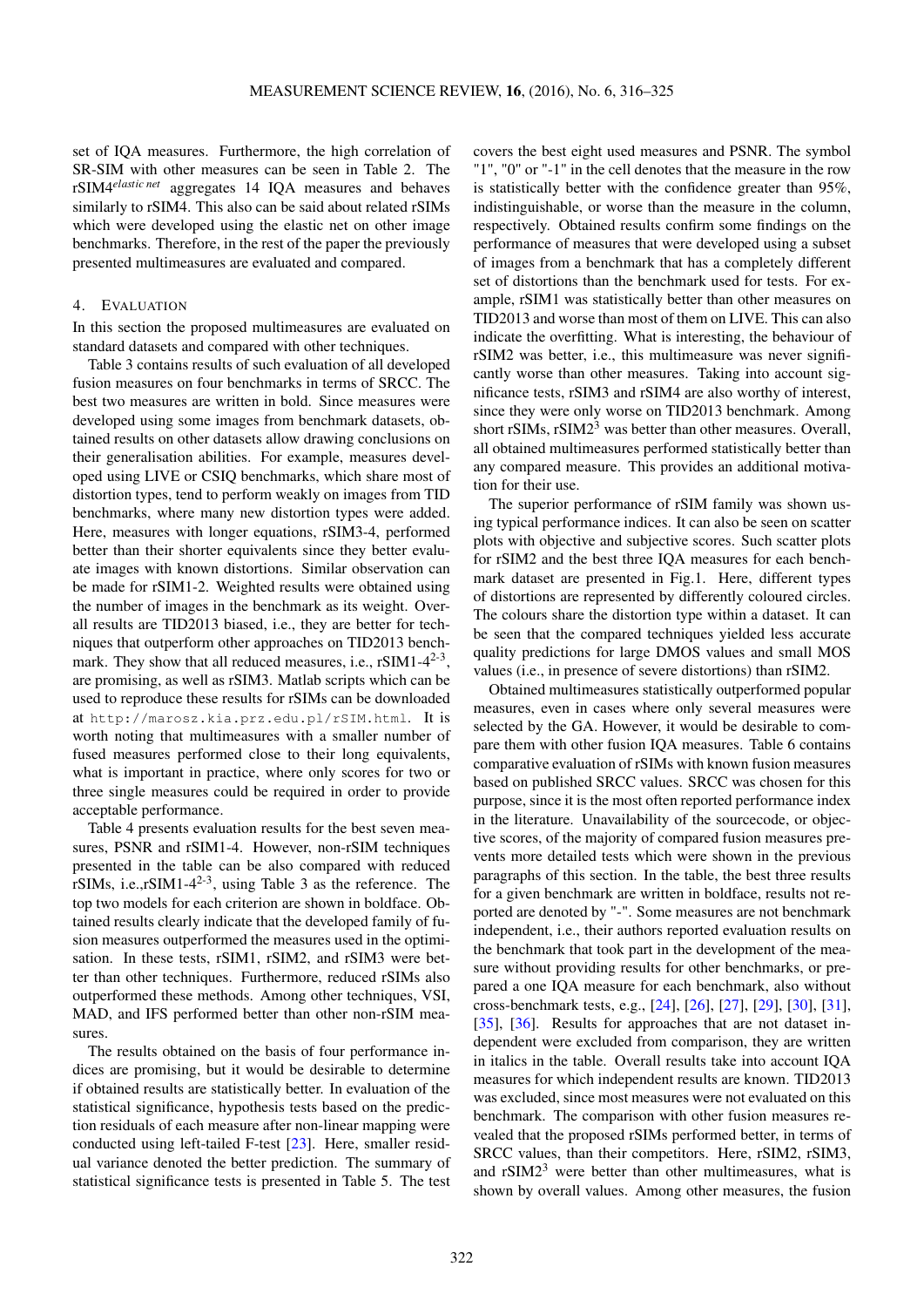|  | Table 6. Comparison of fusion IQA measures. |  |
|--|---------------------------------------------|--|
|  |                                             |  |

<span id="page-7-11"></span>

| IQA                | <b>TID2008 CSIQ</b> | <b>LIVE</b>     | Overall              | Overall  |
|--------------------|---------------------|-----------------|----------------------|----------|
| multimeasure       |                     |                 | direct               | weighted |
| $[26]$             | 0.8720              |                 |                      |          |
| $[29]$             |                     | 0.9500          |                      |          |
| $[47]$             | 0.8617              |                 | 0.9333 0.9460 0.9137 | 0.9001   |
| $[32]$             | 0.9471              |                 |                      |          |
| $[30]$             | 0.8882              | 0.9573 0.9711   |                      |          |
| $[24]$             | 0.8569              | 0.9453 0.9633   |                      |          |
| $[48]$             | 0.8902              |                 | 0.9401 0.9580 0.9294 | 0.9190   |
| $[27]$             | 0.9098              | 0.9498 0.9622   |                      |          |
| $[31]$             | 0.9487              | 0.9755 0.9732   |                      |          |
| $[25]$             | 0.8849              | 0.9549 0.9631   | 0.9343               | 0.9186   |
| $[49]$             | 0.8100              | 0.9630 0.9570   | 0.9100               | 0.8843   |
| $[46]$             | 0.9259              | 0.9204 0.9423   | 0.9295               | 0.9282   |
| $[36]$             | 0.8865              | 0.9141 0.9574   |                      |          |
| $[28]$             | 0.9107              | 0.9733 0.9722   | 0.9521               | 0.9395   |
| $[34]$             | 0.9073              | 0.9688 0.9730   | 0.9497               | 0.9365   |
| rSIM1              | 0.9124              | 0.9552 0.9643   | 0.9440               | 0.9337   |
| rSIM2              | 0.9218              | 0.9609 0.9670   | 0.9499               | 0.9409   |
| rSIM3              | 0.9090              | 0.9738 0.9701   | 0.9510               | 0.9384   |
| rSIM4              | 0.8881              | 0.9601   0.9754 | 0.9412               | 0.9239   |
| rSIM1 <sup>2</sup> | 0.9056              | 0.9542 0.9582   | 0.9393               | 0.9287   |
| rSIM1 <sup>3</sup> | 0.8962              | 0.9339 0.9520   | 0.9274               | 0.9165   |
| rSIM2 <sup>2</sup> | 0.9038              | 0.9577 0.9639   | 0.9418               | 0.9297   |
| rSIM2 <sup>3</sup> | 0.9073              | 0.9695 0.9730   | 0.9499               | 0.9367   |
| rSIM3 <sup>2</sup> | 0.8890              | 0.9666 0.9731   | 0.9429               | 0.9260   |
| rSIM3 <sup>3</sup> | 0.9014              | $0.9685$ 0.9736 | 0.9478               | 0.9333   |
| rSIM4 <sup>2</sup> | 0.8890              |                 | 0.9666 0.9731 0.9429 | 0.9260   |
| rSIM4 <sup>3</sup> | 0.8875              | 0.9670 0.9731   | 0.9425               | 0.9253   |
|                    |                     |                 |                      |          |

Note: Tests are based on SRCC. The best three measures are shown in boldface, the results in italics are not dataset independent.

measure introduced in [\[28\]](#page-9-1) also obtained good results, but was worse than rSIM2 (overall weighted). Measures trained on images from a given benchmark tend to perform worse on other benchmarks where some unknown distortion types are introduced, as for, e.g., [\[46\]](#page-9-22) or [\[47\]](#page-9-19). For all examined IQA benchmark datasets, rSIM family of multimeasures showed superior performance: rSIM1 on TID2008; rSIM2<sup>3</sup>, rSIM4<sup>3</sup>, and rSIM4<sup>2</sup> on CSIQ; and rSIM2<sup>3</sup>, rSIM3<sup>2</sup>, and rSIM3<sup>3</sup> on LIVE.

#### <span id="page-7-10"></span>5. CONCLUSIONS

In this paper, an approach to the fusion of full-reference IQA measures was presented. The fusion was obtained by the genetic algorithm that selected some IQA measures used as predictors in the multiple linear regression. The usage of these two techniques for the development of a hybrid fullreference IQA measure is among the contributions of this work. Furthermore, the genetic algorithm was able to find well-performing multimeasures, which are composed of a predefined number of IQA techniques. Tests using such constrained regression models were also presented. The resulting family of multimeasures, rSIMs, was extensively evaluated in terms of SRCC, KRCC, PCC, and RMSE on four largest IQA benchmark datasets. The results of comparison revealed that the proposed approach is significantly better than popular state-of-the-art IQA measures and better than fusion approaches.

#### **REFERENCES**

- <span id="page-7-0"></span>[1] Chandler, D. M. (2013). Seven challenges in image quality assessment: Past, present, and future research. *ISRN Signal Processing*, 2013, art. ID 905685.
- <span id="page-7-1"></span>[2] Ponomarenko, N., Jin, L., Ieremeiev, O., Lukin, V., Egiazarian, K., Astola, J.,Vozel, B., Chehdi, K., Carli, M., Battisti, F., Kuo, C.-C. J. (2015). Image database TID2013: Peculiarities results and perspectives. *Signal Processing: Image Communication*, 30, 57–77.
- <span id="page-7-2"></span>[3] Anbarjafari, G. (2015). An objective no-reference measure of illumination assessment. *Measurement Science Review*, 15(6), 319–322.
- <span id="page-7-3"></span>[4] Valenzise, G., Magni, S., Tagliasacchi, M., Tubaro, S. (2012). No-reference pixel video quality monitoring of channel-induced distortion. *IEEE Transactions on Circuits and Systems for Video Technology*, 22 (4), 605– 618.
- <span id="page-7-4"></span>[5] Li, X., Guo, Q., Lu, X. (2016). Spatiotemporal statistics for video quality assessment. *IEEE Transactions on Image Processing*, 25 (7), 3329–3342.
- <span id="page-7-5"></span>[6] Damera-Venkata, N., Kite, T. D., Geisler, W. S., Evans, B. L., Bovik, A. C. (2000). Image quality assessment based on a degradation model. *IEEE Transactions on Image Processing*, 9 (4), 636–650.
- <span id="page-7-6"></span>[7] Wang, Z., Bovik, A. C. (2002). A universal image quality index. *IEEE Signal Processing Letters*, 9 (3), 81–84.
- <span id="page-7-7"></span>[8] Wang, Z., Bovik, A. C., Sheikh, H. R., Simoncelli, E. P. (2004). Image quality assessment: From error visibility to structural similarity. *IEEE Transactions on Image Processing*, 13 (4), 600–612.
- <span id="page-7-8"></span>[9] Wang, Z., Simoncelli, E. P., Bovik, A. C. (2003). Multiscale structural similarity for image quality assessment. In *37th Asilomar Conference on Signals, Systems & Computers.* IEEE, 1398–1402.
- <span id="page-7-9"></span>[10] Wang, Z., Li, Q. (2011). Information content weighting for perceptual image quality assessment. *IEEE Transactions on Image Processing*, 20 (5), 1185–1198.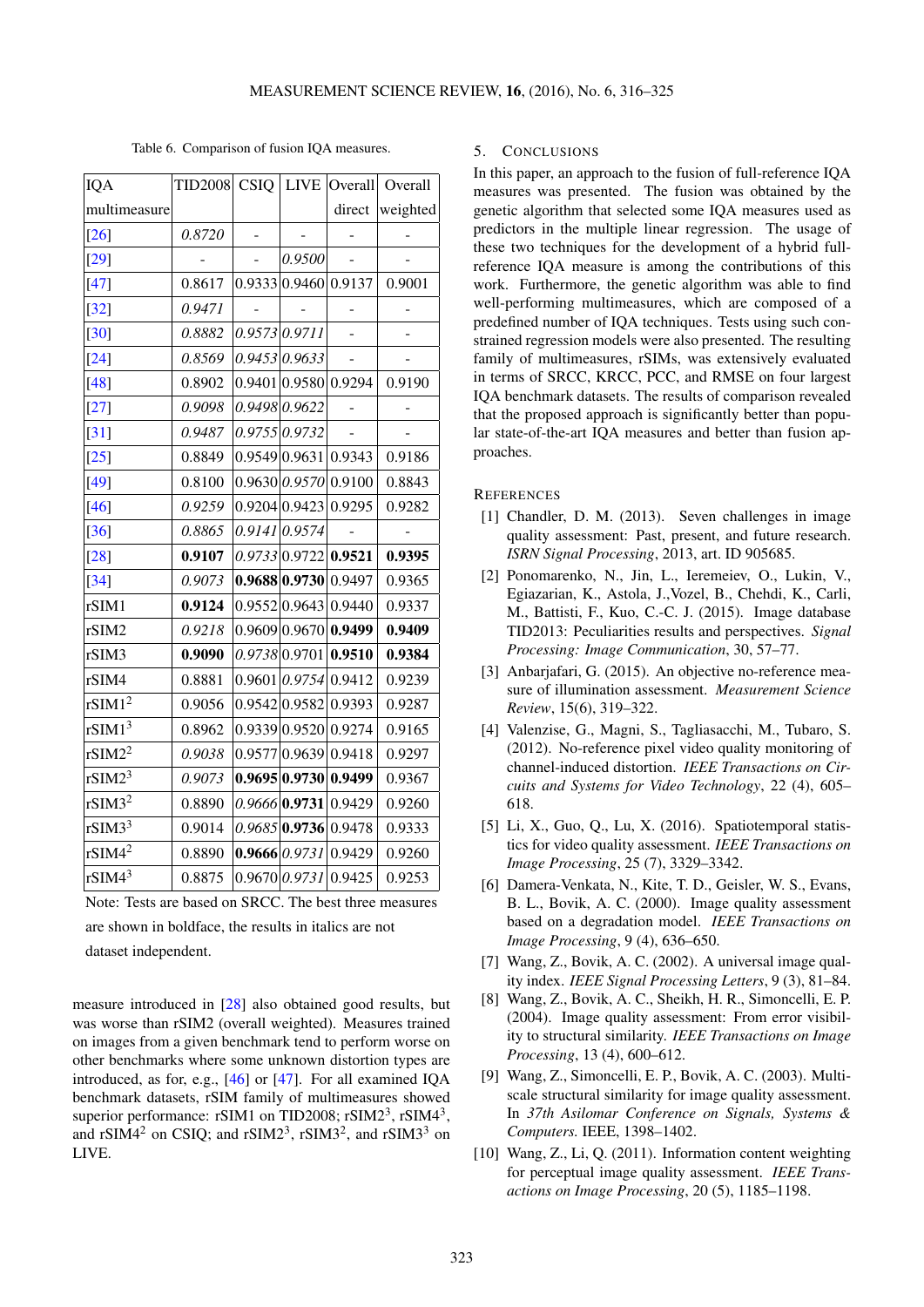<span id="page-8-16"></span>

Fig.1. Scatter plots for rSIM2 and the best three state-of-the-art IQA measures for each dataset. Subjective opinion scores are plotted against scores obtained by the measures. Colours represent different distortions.

- <span id="page-8-0"></span>[11] Sheikh, H. R., Bovik, A. C. (2006). Image information and visual quality. *IEEE Transactions on Image Processing*, 15 (2), 430–444.
- <span id="page-8-1"></span>[12] Sheikh, H., Bovik, A., de Veciana, G. (2005). An information fidelity criterion for image quality assessment using natural scene statistics. *IEEE Transactions on Image Processing*, 14 (12), 2117–2128.
- <span id="page-8-2"></span>[13] Zhang, L., Zhang, L., Mou, X., Zhang, D. (2011). FSIM: A feature similarity index for image quality assessment. *IEEE Transactions on Image Processing*, 20 (8), 2378–2386.
- <span id="page-8-3"></span>[14] Zhang, L., Li, H. (2012). SR-SIM: A fast and high performance IQA index based on spectral residual. In: *19th IEEE International Conference on Image Processing*. IEEE, 1473–1476.
- <span id="page-8-4"></span>[15] Zhang, L., Shen, Y., Li, H. (2014). VSI: A visual saliency-induced index for perceptual image quality assessment. *IEEE Transactions on Image Processing*, 23 (10), 4270–4281.
- <span id="page-8-5"></span>[16] Zhang, L., Zhang, L., Mou, X. (2010). RFSIM: A feature based image quality assessment metric using Riesz transforms. In *2010 IEEE International Conference on Image Processing*. IEEE, 321–324.
- <span id="page-8-6"></span>[17] Wang, F., Sun, X., Guo, Z., Huang, Y., Fu, K. (2015). An object-distortion based image quality similarity. *IEEE Signal Processing Letters*, 22 (10), 1534–1537.
- <span id="page-8-7"></span>[18] Wu, J., Lin, W., Shi, G. (2014). Image quality assessment with degradation on spatial structure. *IEEE Signal Processing Letters*, 21 (4), 437–440.
- <span id="page-8-8"></span>[19] Liu, A., Lin, W., Narwaria, M. (2012). Image quality assessment based on gradient similarity. *IEEE Transactions on Image Processing*, 21 (4), 1500–1512.
- <span id="page-8-9"></span>[20] Zhou, F., Lu, Z., Wang, C., Sun, W., Xia, S.-T., Liao, Q. (2015). Image quality assessment based on inter-patch and intra-patch similarity. *PLoS ONE*, 10 (3), e0116312.
- <span id="page-8-10"></span>[21] Guo, S., Xiang, T., Li, X. (2015). Image quality assessment based on multiscale fuzzy gradient similarity deviation. *Soft Computing*, doi:10.1007/s00500-015-1844-  $\mathbf Q$
- <span id="page-8-11"></span>[22] Liu, M., Yang, X. (2009). A new image quality approach based on decision fusion. In *Fifth International Conference on Fuzzy Systems and Knowledge Discovery (FSKD '08)*. IEEE, 10–14.
- <span id="page-8-12"></span>[23] Larson, E. C., Chandler, D. M. (2010). Most apparent distortion: Full-reference image quality assessment and the role of strategy. *Journal of Electronic Imaging*, 19 (1), 011006.
- <span id="page-8-13"></span>[24] Peng, P., Li, Z.-N. (2012). Regularization of the structural similarity index based on preservation of edge direction. In: *2012 IEEE International Conference on Systems, Man, and Cybernetics (SMC)*, IEEE, 2127– 2132.
- <span id="page-8-14"></span>[25] Saha, A., Wu, Q. M. J. (2014). Full-reference image quality assessment by combining global and local distortion measures. arXiv:1412.5488 [cs.CV].
- <span id="page-8-15"></span>[26] Okarma, K. (2010). Combined full-reference image quality metric linearly correlated with subjective assessment. In *Artificial Intelligence and Soft Computing*.